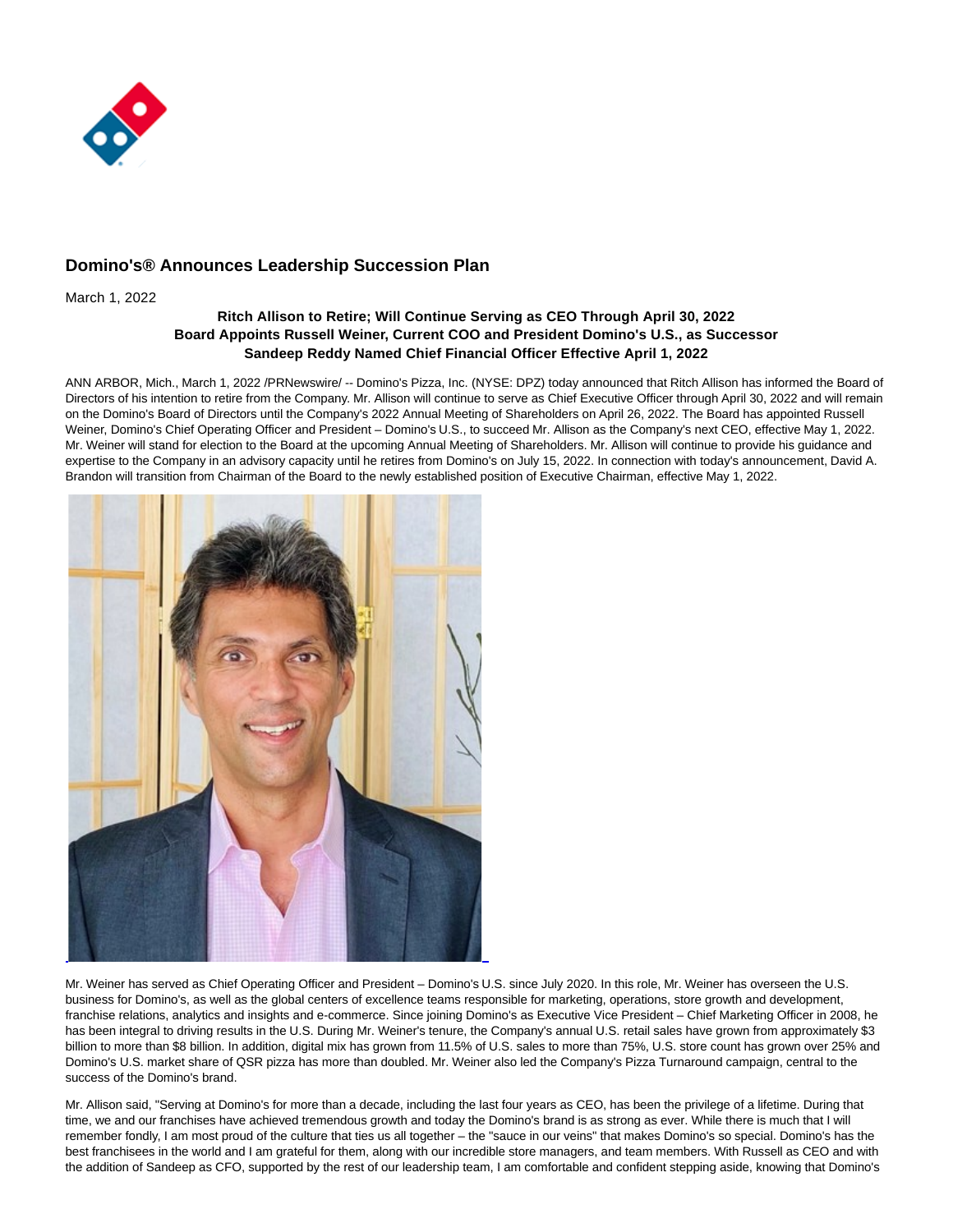has strong leaders who are passionate and committed to our business. I look forward to watching the Company continue to grow under their guidance."

Mr. Brandon commented, "We are fortunate to have a talented and experienced leader like Russell to move into the CEO role. Russell's strategic and operational capabilities have been demonstrated consistently over his many years of service to our company. He has played a pivotal leadership role in driving innovation and transforming many aspects of the Domino's brand during his tenure, including reinventing Domino's menu and advertising. He has a passion for our brand and company and a vision for our continued expansion and success worldwide. As we enter a new phase of growth for the Company, we believe Russell's energy, inspirational leadership style and earned respect of our Team Members and Franchisees make him the right choice to take Domino's forward."

Mr. Brandon added, "On behalf of the Board and the Company, I want to thank Ritch for his many contributions to Domino's. Ritch's dedication to the Company is second to none, and throughout his tenure as CEO, he has been a force for positive change in all aspects of the organization. This includes opening approximately 4,000 new stores, expanding the brand to over 90 global markets, and increasing global retail sales by over \$5 billion. Domino's is well positioned as we enter this next phase of growth. We appreciate Ritch's continued involvement as an advisor as we ensure a smooth transition."

Mr. Weiner said, "I am honored to lead this great company and brand that I love. Domino's became the #1 pizza company in the world through a relentless focus on our customers and every aspect of their pizza experience. That focus is as strong as ever and I am excited to work with our talented leaders, team members and franchisees to deliver the next phase of Domino's growth. I thank Ritch for his leadership and collaboration and look forward to working with him to ensure a seamless transition."

In addition, the Company announced that Sandeep Reddy has been appointed as Domino's next Chief Financial Officer, effective April 1, 2022.

As CFO of Six Flags, Mr. Reddy led the company's emergence from the pandemic with strong financial results in 2021 and also served as a strategic thought partner to the CEO and the leadership team in strategy development. Prior to that, as CFO of Guess?, Inc., Mr. Reddy, along with the management team, led a turnaround of financial results with strong improvement in revenue, profitability, and shareholder value.

Mr. Brandon concluded, "Sandeep is a proven executive who brings nearly three decades of global leadership experience in consumer facing businesses. His financial acumen and expertise in operations, strategy, technology and management make him a natural choice to serve as our next CFO. Ritch and Russell partnered well together in the recruitment and selection of Sandeep, and together with the Board, we are confident that Sandeep will be integral in helping Russell and the rest of the Leadership Team drive continued growth and success for Domino's into the future."

Mr. Reddy said, "I have had the privilege of working with many great brands over my career and I am thrilled with this opportunity to now work with what I believe is a truly iconic global brand with enormous growth potential. With the strong financial foundation and talented leadership team already in place at Domino's, I am confident in the Company's prospects for continued value creation and look forward to partnering with Russell and the Leadership Team as we chart our roadmap for the journey ahead."

### **About Russell Weiner**

Russell Weiner has served as Chief Operating Officer and President – Domino's U.S. since July 2020. Mr. Weiner was first named to the newlycreated position of Chief Operating Officer and President of the Americas in July 2018. Prior to becoming Chief Operating Officer, Mr. Weiner served as president of Domino's USA from October 2014 to July 2018, after joining the company as Executive Vice President – Chief Marketing Officer in 2008. Since joining Domino's as Executive Vice President – Chief Marketing Officer in 2008, he has been integral to driving results in the U.S. During Mr. Weiner's tenure, the Company's U.S. retail sales have grown from approximately \$3 billion to more than \$8 billion. In addition, digital mix has grown from 11.5% of U.S. sales to more than 75%, U.S. store count has grown over 25% and Domino's U.S. market share of QSR Pizza has more than doubled. Weiner also led the creation of the "pizza theater" store design, the development of a new logo for the brand and oversaw the creation of the DXP pizza delivery vehicle.

Prior to joining Domino's in 2008, Mr. Weiner led the marketing for Pepsi's North American cola business. Mr. Weiner also serves on the board of directors of The Clorox Co. Mr. Weiner earned a Bachelor of Arts in government from Cornell University, and an MBA in marketing and international business from New York University's Stern School of Business.

#### **About Sandeep Reddy**

Sandeep Reddy currently serves as Executive Vice President and Chief Financial Officer of Six Flags. Prior to that, he served as Chief Financial Officer of Guess?, Inc., a contemporary clothing and accessories retailer, from July 2013 through December 2019. Before that, he served as Vice President and European Chief Financial Officer of Guess, where he was responsible for all aspects of Guess' European finance functions, including financial planning, treasury, accounting, and tax from 2010 to 2013. From 1997 to 2010, Mr. Reddy served in a number of positions of increasing responsibility for Mattel Inc., a leading global toy manufacturer, ultimately serving as Vice President Finance and Supply Chain for the SEUR (France, Spain, Portugal, Italy) cluster. Mr. Reddy has a BA (Honors) in Economics from Delhi University and an M.B.A. from Cornell University.

#### **About Domino's Pizza®**

Founded in 1960, Domino's Pizza is the largest pizza company in the world, with a significant business in both delivery and carryout pizza. It ranks among the world's top public restaurant brands with a global enterprise of more than 18,800 stores in over 90 markets. Domino's had global retail sales of nearly \$17.8 billion in 2021, with over \$8.6 billion in the U.S. and over \$9.1 billion internationally. In the fourth quarter of 2021, Domino's had global retail sales of over \$5.5 billion, with over \$2.6 billion in the U.S. and nearly \$2.9 billion internationally. Its system is comprised of independent franchise owners who accounted for 98% of Domino's stores as of the end of the fourth quarter of 2021. Emphasis on technology innovation helped Domino's achieve more than half of all global retail sales in 2021 from digital channels. In the U.S., Domino's generated more than 75% of U.S. retail sales in 2021 via digital channels and has developed several innovative ordering platforms, including those for Google Home, Facebook Messenger, Apple Watch, Amazon Echo, Twitter and more. In 2019, Domino's announced a partnership with Nuro to further its exploration and testing of autonomous pizza delivery. In mid-2020, Domino's launched a new way to order contactless carryout nationwide – via Domino's Carside Delivery®, which customers can choose when placing a prepaid online order.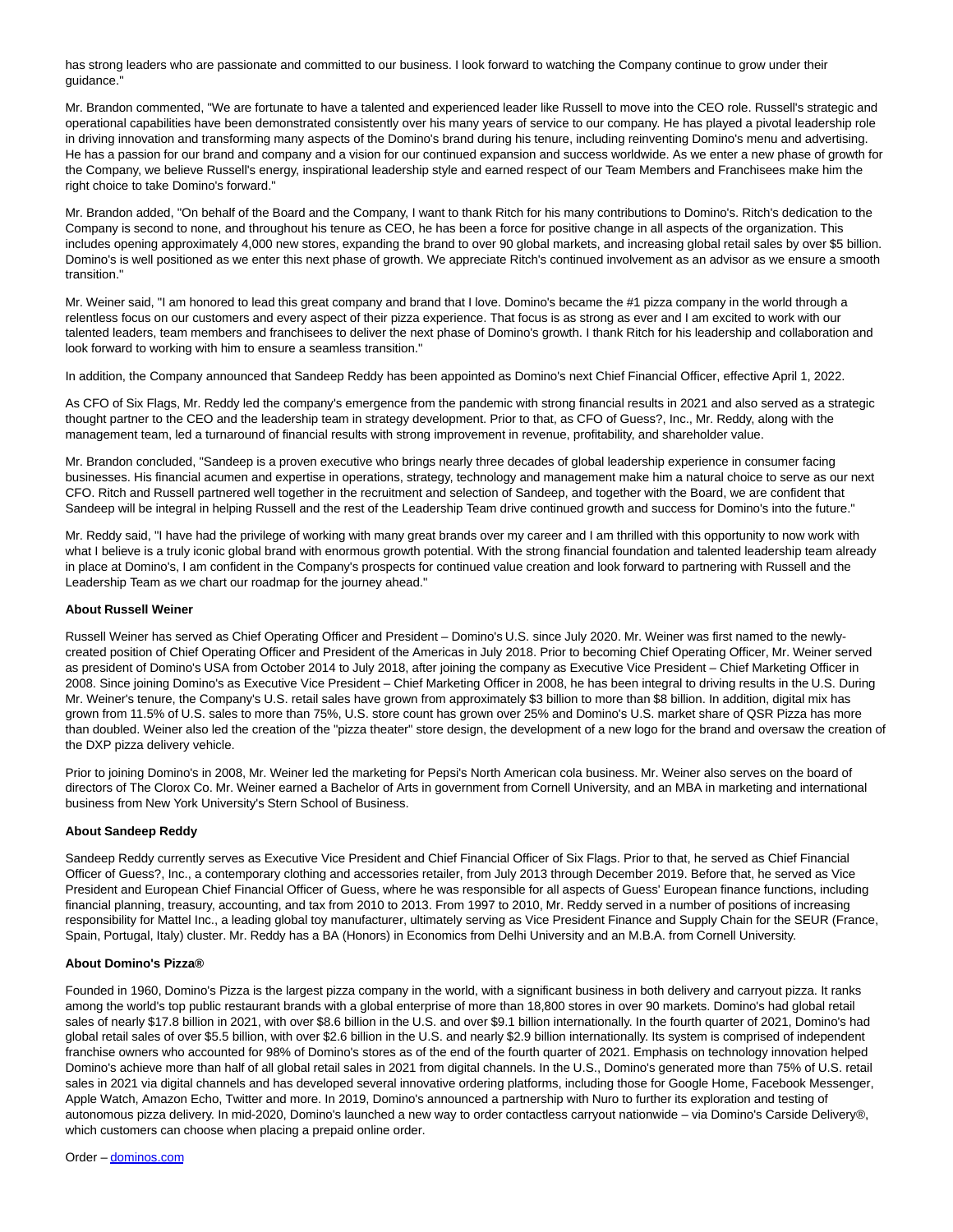Please visit our Investor Relations website a[t ir.dominos.com t](http://ir.dominos.com/)o view news, announcements, earnings releases, investor presentations and conference webcasts.

## **SAFE HARBOR STATEMENT UNDER THE PRIVATE SECURITIES LITIGATION REFORM ACT OF 1995:**

Statements in this press release that are not strictly historical in nature constitute "forward-looking statements" within the meaning of the Private Securities Litigation Reform Act of 1995. These statements involve significant risks and uncertainties and you should not place considerable reliance on such statements. Important factors that could cause actual results to differ materially from our expectations are more fully described in our filings with the Securities and Exchange Commission, including under the section headed "Risk Factors" in our Annual Report on Form 10-K for the fiscal year ended January 2, 2022. All forward-looking statements speak only as of the date hereof and should be evaluated with an understanding of their inherent uncertainty. Except as required under federal securities laws and the rules and regulations of the Securities and Exchange Commission, or other applicable law, we will not undertake, and specifically disclaim, any obligation to publicly update or revise any forward-looking statements to reflect events or circumstances arising after the date hereof, whether as a result of new information, future events or otherwise. You are cautioned not to place undue reliance on the forward-looking statements included herein or that may be made elsewhere from time to time by, or on behalf of, us. All forward-looking statements are qualified in their entirety by this cautionary statement.